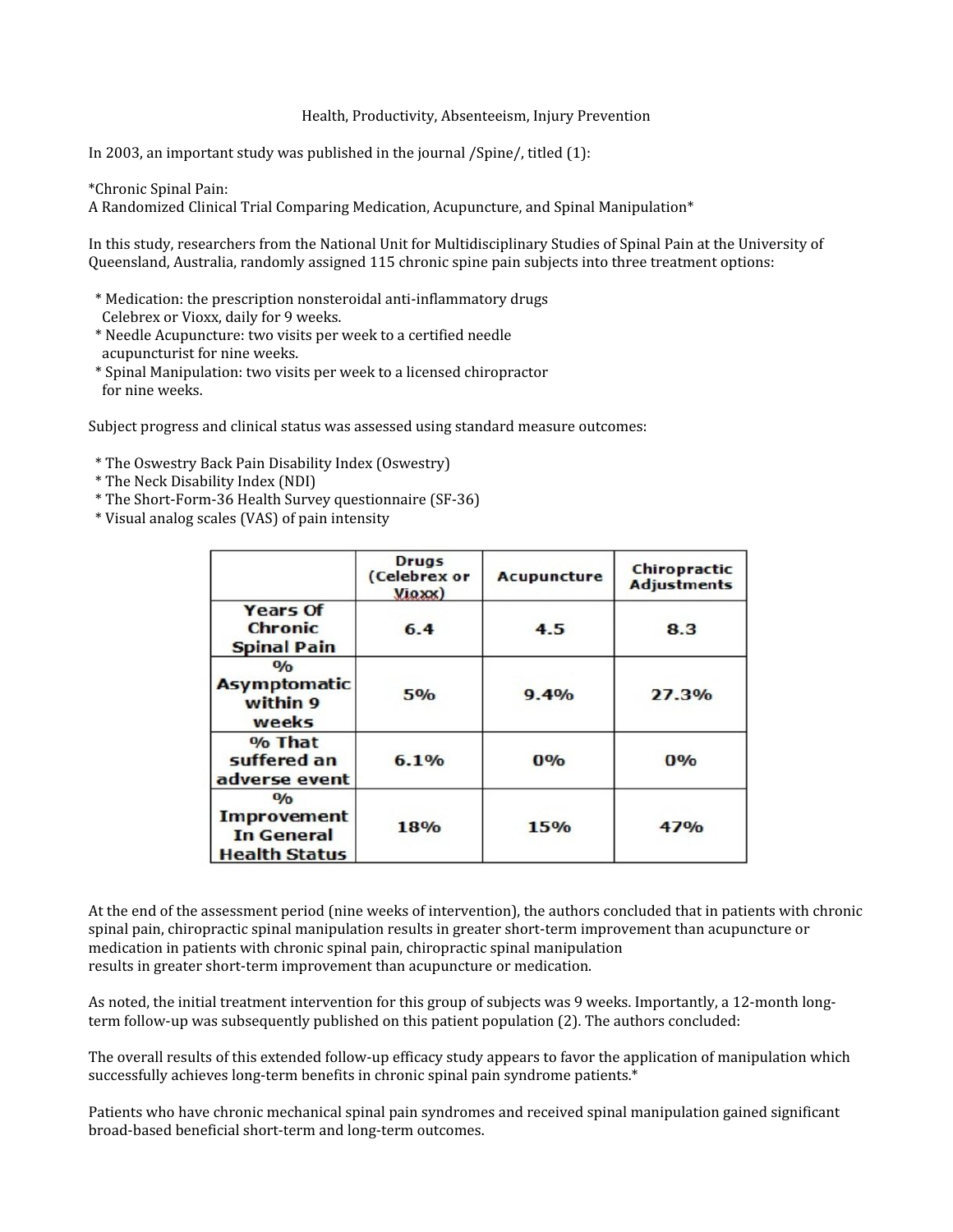In patients with chronic spinal pain syndromes, spinal manipulation, may be the only treatment modality of the assessed regimens that provides broad and significant long-term benefit.

These studies are clearly a spinal musculoskeletal pain randomized clinical trial, and as such these patients were assessed at the beginning and the end of the trial period with pain scales, and neck and back functional disability assessment tools. Yet, a less publicized aspect of these studies is that the subjects were also assessed for systemic wellness using the Rand-36 (SF-36), which showed, importantly, chiropractic spinal manipulation also resulted in significant and lasting improvements on overall health.

Realizing that chiropractic spinal manipulation can have significant influence on systemic wellness has important implications for the workplace environment in terms of the potential to improve productivity and reduce absenteeism.

In 2011, physician Manuel Cifuentes, MD, and colleagues published a study in the /Journal of Occupational and Environmental Medicine/ titled (3):

\*Health Maintenance Care in Work-Related Low Back Pain and Its Association With Disability Recurrence\*

These authors note that low back pain is one of the costliest work-related injuries in the United States in terms of disability and treatment costs, and that an additional, important component of the human and economic costs is the recurrence of low back pain. They note that there has been little success in preventing recurrent low back pain.

To study the phenomenon of recurrent low back pain, these authors followed 894 low-back injured workers for a year. The authors specifically compared the rates of recurrent low back disability in injured workers who were categorized into three treatment groups:

- \* Medical physician care
- \* Physical Therapy
- \* Chiropractic

The authors concluded:

\*Chiropractic patients had less expensive medical services and shorter initial periods of disability than cases treated by other providers.

After controlling for demographics and severity indicators, the likelihood of recurrent disability due to low back pain for recipients of services during the health maintenance care period by all other provider groups was consistently worse when compared with recipients of health maintenance care by chiropractors.

Our results, which seem to suggest a benefit of chiropractic treatment to reduce disability recurrence, imply that if the benefit is truly coming from the chiropractic treatment, there is a mechanism through which care provided by chiropractors improves the outcome.

Our findings seem to support the use of chiropractor services, as chiropractor services generally cost less than services from other providers.

Hidden within the data of this study was evidence that receiving chiropractic care conferred other benefits to these injured workers. Specifically, it was noted that chiropractic patients had fewer surgeries, used fewer opioids, and had lower costs for medical care than the other provider groups. These hidden benefits from chiropractic care certainly have positive influences on workplace performance by these workers.

In 2013, Benjamin Keeney from Dartmouth Medical School, and colleagues from the University of Washington School of Public Health, University of Washington School of Medicine, and Ohio State University College of Public Health, published a study in the journal /Spine/, titled (4):

\*Early Predictors of Lumbar Spine Surgery after Occupational Back Injury: Results from a Prospective Study of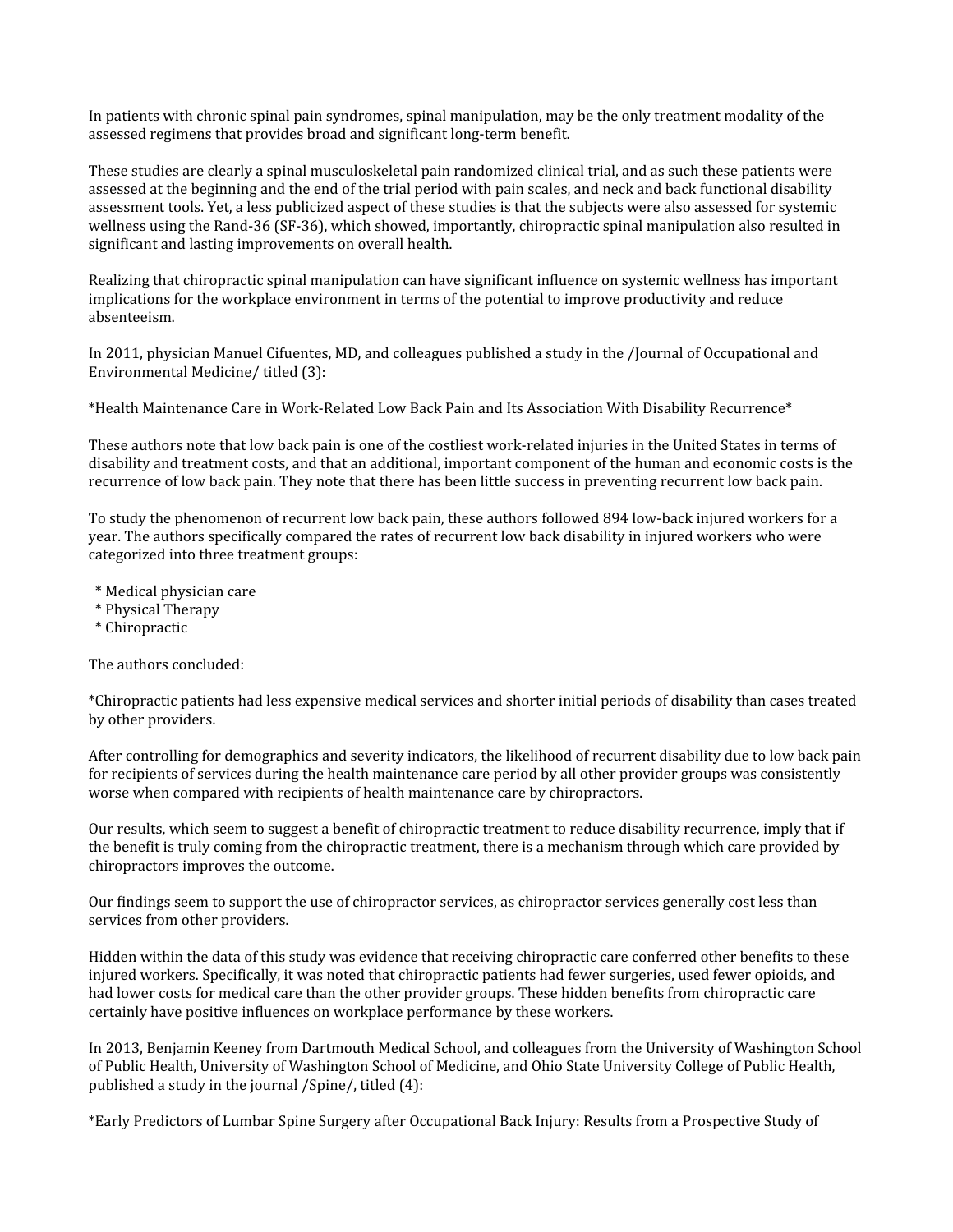Workers in Washington State\*

This was a prospective population-based cohort study whose objective was to identify early predictors of lumbar spine surgery within 3 years after occupational back injury. The study assessed 1,885 subjects. The authors note:

Back pain is the most costly and prevalent occupational health condition among the U.S. working population.

Reducing unnecessary spine surgeries is important for improving patient safety and outcomes and reducing surgery complications and health care costs.

Patient functional disability status was measured using the Roland Morris Disability Questionnaire. Despite basic equivalency of disability scores, the authors noted that the best predictor for  $\gamma$ not<sup>\*</sup>/ having a back surgery during the three-year study period was having a chiropractor as the first health care provider, noting:

There was a very strong association between surgery and first provider seen for the injury, even after adjustment for other important variables. It is possible that these findings indicate that who you see is what you get.

42.7% of workers who first saw a surgeon had surgery, in contrast to only 1.5% of those who saw a chiropractor.

In Washington State worker compensation, injured workers may choose their medical provider. Even after controlling for injury severity and other measures, workers with an initial visit for the injury to a surgeon had almost nine times the odds of receiving lumbar spine surgery compared to those seeing primary care providers, whereas workers whose first visit was to a chiropractor had significantly lower odds of surgery. [by 78%]\*

Approximately 43% of workers who saw a surgeon had surgery within 3 years, in contrast to only 1.5% of those who saw a chiropractor.

Once again, this study shows tremendous benefits from chiropractic care for injured workers, detailing incredible reductions of back surgery rates and its associated costs related to the surgery, rehabilitation, and lost productivity.

Anheuser-Busch is the world leading brewing company. One of their wholesalers, Brewers Distributing, is located in Peoria, IL. Many of their employees spend most of their time moving around heavy cases and kegs of beer. Having noticed a large number of workers compensation cases due to lifting-related injuries, the company decided to introduce

several workplace wellness programs to prevent these injuries from occurring in the first place. One of these programs involved weekly, \*/on-site/\* chiropractic visits, free of charge to any employee. The chief financial officer at Brewers Distributing believes that /\*on-site\*/ chiropractic has given his employees the greatest benefit.

The cost to the employee for this \*/on-site/\* chiropractic care is free (the doctor is paid by Brewers Distributing). If an employee needed help outside of that weekly window of time, they can visit the doctor in his office.

The strategy at Brewers Distributing is that by treating minor musculoskeletal problems their employees developed, they were preventing such problems from developing into a serious injury that would need to be covered by workers compensation. The view is that it is a win-win situation, a strategy that benefits the employee, reducing costs, which benefits the employer.

The author of the article, Annie Locke, notes (5):

While some business owners and administrators might dismiss such a program as too expensive, it has actually saved Brewers a significant amount of money. In the two years since it was implemented, the number of employee sick days has declined by 22 percent, while the accident rate has been cut in half. Consequently, the company workers compensation costs have experienced a dramatic reduction, with premiums declining by more than 25 percent.

With that in mind, Brewers has encouraged others to adopt similar programs. At a recent industry conference, the company on-site chiropractic program was recognized as a  $\hat{\alpha} \in \hat{\beta}$  best practice among the hundreds of attendees. Katie Waddington, human resources manager, presented information about the program at the conference.  $\hat{a}\epsilon \tilde{\epsilon}$  a lot of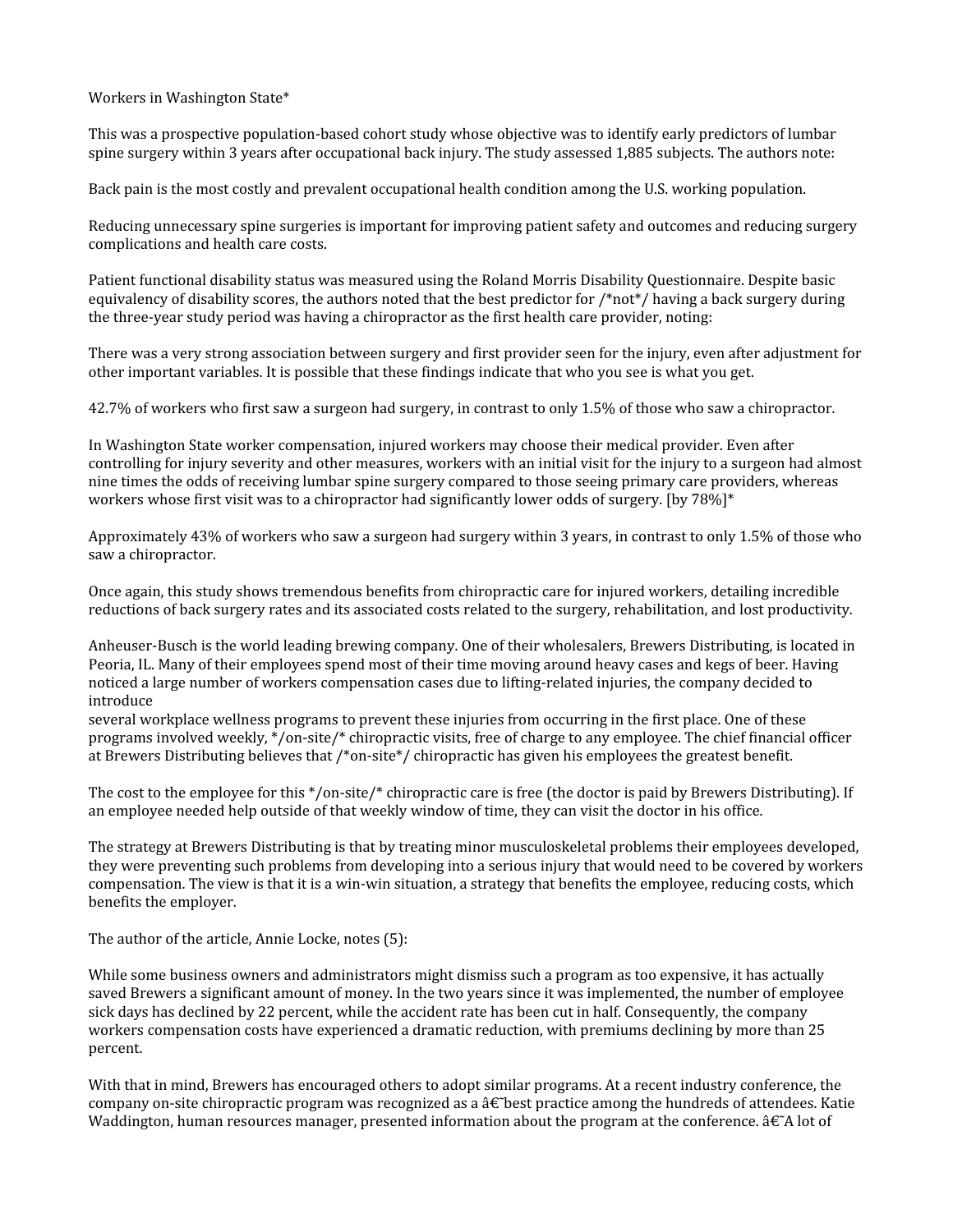people at first think, Oh my goodness, that costs to have a chiropractor in your facility! But when you really look at the numbers  $\hat{\epsilon}$ ! it makes sense. We have the return on investment and the statistics to prove it.

Once again, improving workers access to chiropractic care significantly reduced employee sick days, decreased employee accident-injury rate, dramatically reducing company worker compensation costs as well as worker compensation insurance premium costs.

Several other studies have documented the benefits of providing workplace on-site chiropractic care. These include the 2012 study published in the /Journal of Occupational and Environmental Medicine/, titled (6):

\*Value of Chiropractic Services at an On-Site Health Center\*

These authors note that the mission of \*/on-site/\* chiropractic is to enhance patients health, promote patient satisfaction, increase worker productivity, and decrease worker absenteeism.

Patients with headache, neck pain, and low back pain who were treated with /\*on-site\*/ chiropractic showed significant improvements in both pain and functional status. In addition, \*/on-site/\* chiropractic reduced musculoskeletal injury insurance claims, resulted in fewer lost workdays and lower workers compensation payment. These authors made these following points:

Chiropractic care offered at an on-site health center could reduce the economic and clinical burden of musculoskeletal conditions.

These results suggest that chiropractic services offered at on-site health centers may promote lower utilization of certain health care services, while improving musculoskeletal function.

Significant reductions in all functional assessment measures were observed, suggesting that the cohort experienced substantial improved functional status for all the three musculoskeletal conditions. Further evidence of the on-site chiropractic care effectiveness is the change in patient-reported functional status after treatment. These findings confirm that on-site chiropractic care successfully improved patients daily functioning.

\*Treatment with on-site chiropractic services was associated with lower utilization of certain health care services, as well as improved functional outcomes.

The results of this study support the value of chiropractic services offered at on-site health centers.

There authors discuss the evidence that chiropractic care is less invasive and more conservative than alternative treatments. Patients with chiropractic coverage seemed to be avoiding more surgeries, hospitalizations, and radiographic imaging procedures.

The improved functional status found in this analysis indicates potential for reduced indirect costs, including absenteeism and productivity losses, with on-site chiropractic services.

This study highlights the potential benefits for all (employees, employers, costs benefits) concerned by offering onsite chiropractic services for employees.

Another study pertaining to on-site chiropractic care, published in 2014, was also published in the /Journal of Occupational and Environmental Medicine/, titled (7):

\*Impact of Chiropractic Services at an On-Site Health Center\*

The objective of this study was to compare the influence of employer-sponsored, on-site chiropractic care against community-obtained care on health care utilization. It was a retrospective claims analysis study, using 876 on-site and 759 off-site participants.

The authors make these background points: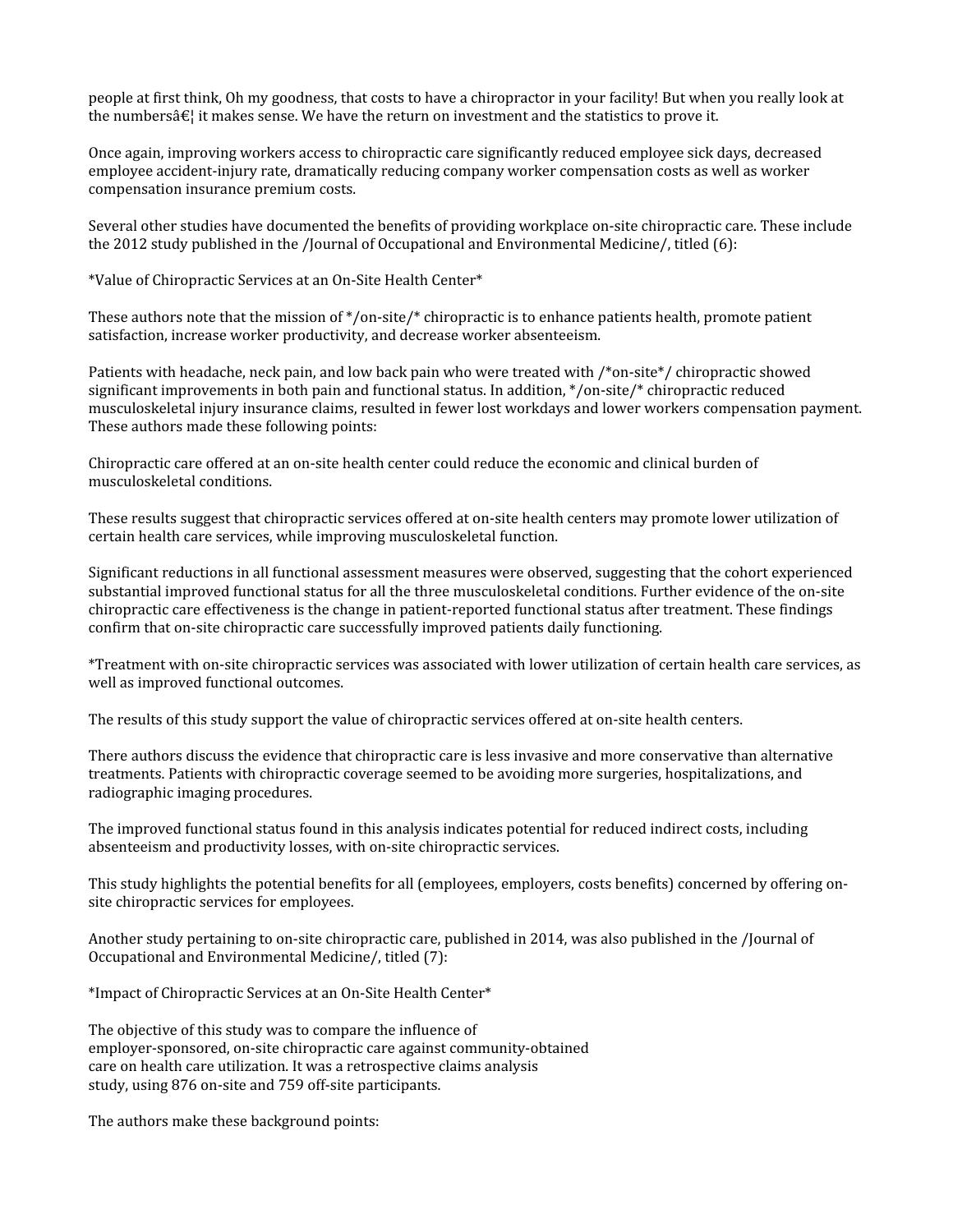- \* Musculoskeletal conditions are the primary cause of physical disability in the United States.
- \* About 50% of US adults have back pain, arthritis, osteoporosis, or bodily injury in excess of 3 months duration annually.
- \* Seventeen percent of US workers have absenteeism as a result of musculoskeletal conditions yearly.
- \* Neck pain inhibits about 14% of workers from successfully completing their jobs.
- \* In 2006, the average direct cost of treatment for musculoskeletal conditions was \$576 billion, and indirect costs added an additional \$373 billion, primarily in wage losses; a total cost of \$949 billion.

These authors found that on-site chiropractic care resulted in significant improvements in headache, neck pain, and low back pain, yet while lowering utilization and healthcare cost.

In June 2017, an article was published in the journal /Complementary Therapies in Medicine/, titled (8):

\*Alternative Medicine, Worker Health, and Absenteeism in the United States\*

The author of this study is Kate Rybczynski, from the Department of Economics, University of Waterloo, Canada. This paper reviews the literature on healthcare utilization and workplace absenteeism by exploring whether Complementary and Alternative Medicine (CAM) treatment is associated with fewer workdays missed due to illness. She notes that the high costs of illness-related workplace absenteeism may be reduced through the utilization of alternative healthcare providers.

Five different alternative healthcare practices were considered:

- \* Active mind-body (e.g. yoga, meditation)
- \* Naturopathy
- \* Massage therapy
- \* Chiropractic
- \* Acupuncture

Of the 8,820 subjects in this study, the author found that in the prior 12 months:

- \* 0.5% visited a naturopath
- \* 1.8% used acupuncture
- \* 10% visited a chiropractor
- \* 11.5% visited a massage therapist

As noted, chiropractic was the second most utilized alternative provider, second only to massage, and only by 1.5%.

The author notes that the major chronic conditions contributing to workplace absenteeism are:

- \* Lower back pain
- \* Diabetes
- \* Arthritis
- \* Allergies
- \* Asthma
- \* Menstrual pain
- \* Migraines
- \* Cancer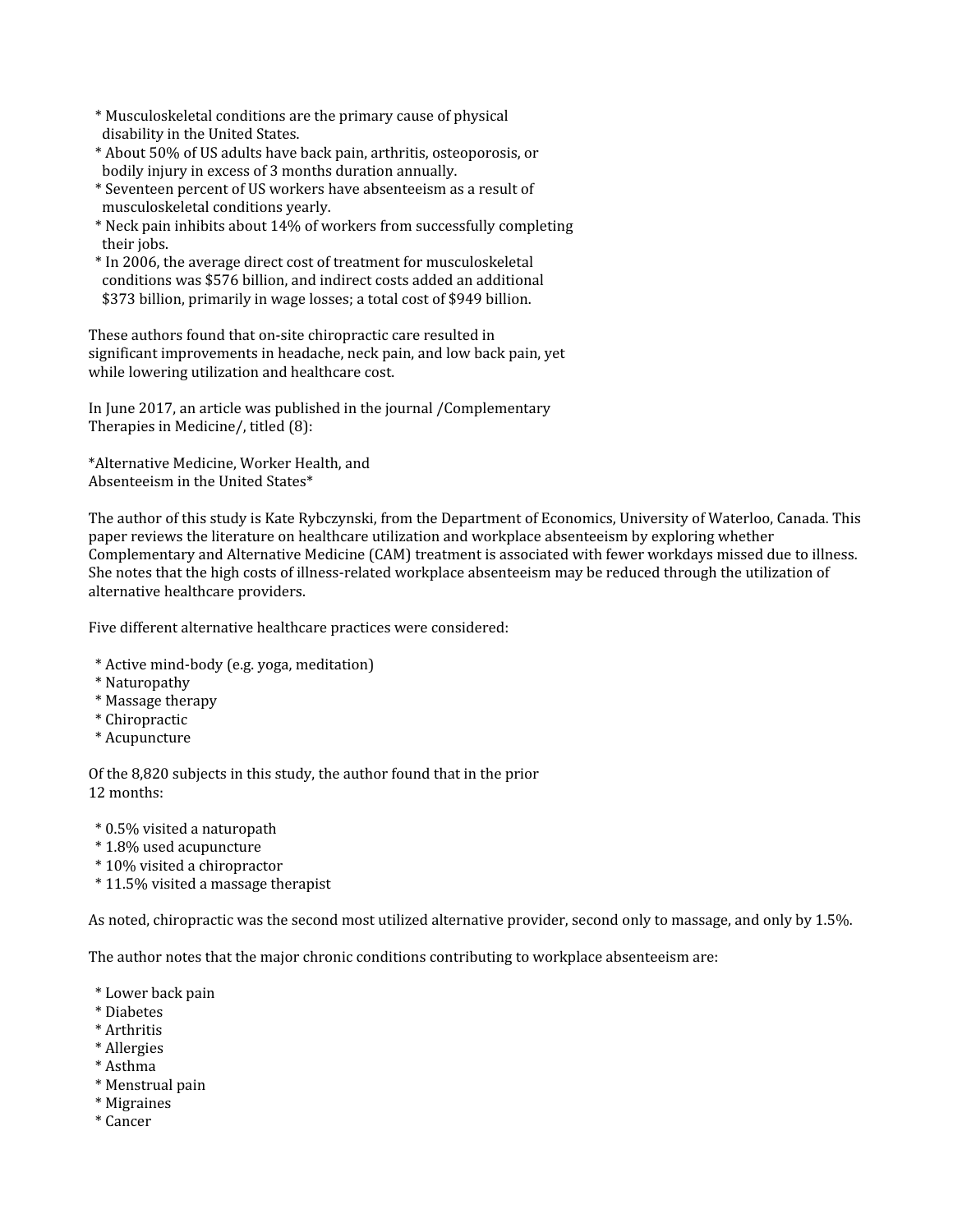\* Obesity

\* Several mental conditions (bipolar disorder, anxiety, depression)

Importantly, the author found that in the prior three months, approximately 25% of the study subjects suffered from lower back pain. This is a healthcare problem that is classically successfully managed by chiropractors. In addition, chiropractors have proven effective in managing arthritis and migraine headaches.

The author notes that in 2012, health related absenteeism costs an estimated \$153 billion annually in the United States. Most of this absenteeism is attributed to chronic health conditions. Chronic conditions comprise the largest share of healthcare spending: 75% of spending is devoted to chronic conditions, adding about \$3600 per person per year to employer healthcare costs.

Noting that chronic health conditions are the major contributors to workplace absenteeism, the author notes that alternative healthcare providers often successfully manage these same chronic conditions. Therefore, the author assessed whether complimentary healthcare approaches could help reduce health illness-related absenteeism.

The author makes the following points:

Massage therapy, chiropractor and acupuncture all have positive treatment effects.

Active mind-body practices, massage, chiropractic and acupuncture treatments are all significantly associated with improved health.

Estimates suggest that some complementary and alternative medicine modalities correlate with lower absenteeism, and many correlate with improved health.

Those who cannot afford conventional treatment might turn to complementary and alternative medicine, which often has lower overall costs despite higher frequency of visits.

The author also notes that a growing body of literature shows the importance of shifting healthcare toward preventive care, which is an important strength of complementary and alternative medicine.

In summary, this study of 8,820 subjects, those who utilized alternative healthcare providers, including chiropractic, showed the following health benefits:

- \* Reduced work absenteeism
- \* Fewer other health care costs
- \* Improved health
- \* Preventive health care services

Specifically, the study showed that chiropractic was significantly associated with improved health.

The primary chronic health problem in this study subjects was chronic low back pain, occurring in about 25% of the participants.

## \*SUMMARY\*

In total, these studies indicate that chiropractic offers employers, and employees these benefits:

- \* Significantly reduced employee sick days
- \* Reduced work absenteeism
- \* Fewer other health care costs
- \* Improved health
- \* Preventive health care services
- \* Significantly reduced back surgery rates and its associated costs
- related to the surgery, rehabilitation, and lost productivity
- \* Decreased employee accident-injury rate